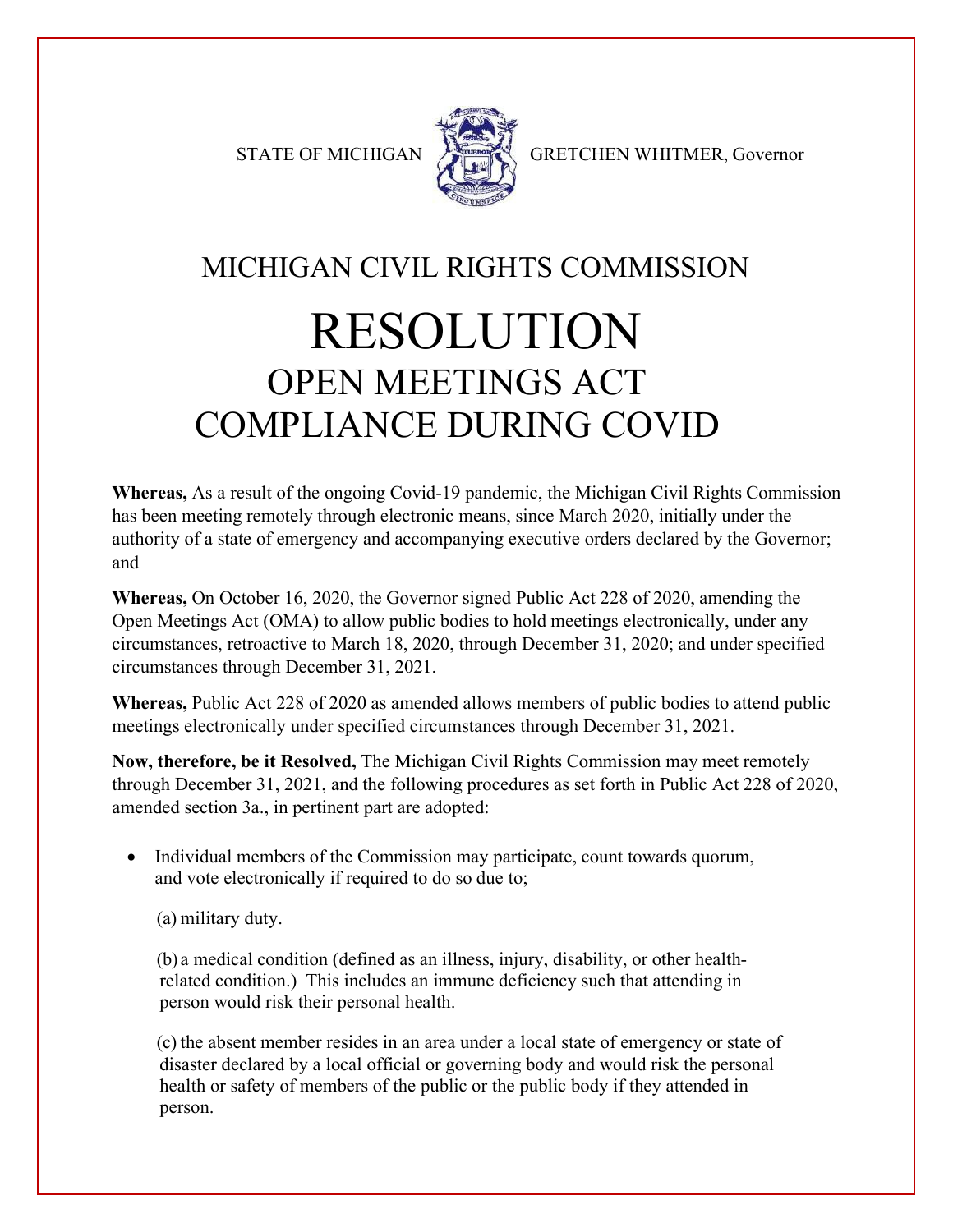- A Commission member attending a meeting electronically must at the beginning of the meeting, make a public announcement that they are attending the meeting remotely and, except for military service, indicating their physical location by stating the county, city, township, or village and state from which they are attending the meeting remotely. This announcement must be included in the meeting minutes.
- Public notice of the physical absence must be provided in advance of the meeting. This can be accomplished either by placing the information on the public agenda when it is posted, or if that is not posted at least 24 hours prior to the meeting on an updated public notice.
- Public wishing to contact a Commissioner who plans to participate remotely prior to a meeting may do so by emailing or calling the department with a request that the message be forwarded.
- A meeting of the Commission may be held electronically for the reasons stated above, except that a local state of emergency only applies when it covers a meeting being held at the body's usual location.
- A meeting of a The Michigan Civil Rights Commission held electronically under this section must be conducted in a manner that permits 2-way communication so that members of The Michigan Civil Rights Commission can hear and be heard by other members of the Michigan Civil Rights Commission, and so that public participants can hear members of the Michigan Civil Rights Commission and can be heard by members of the Michigan Civil Rights Commission and other participants during a public comment period. The Michigan Civil Rights Commission may use technology to facilitate typed public comments during the meeting submitted by members of the public participating in the meeting that may be read to or shared with members of the Michigan Civil Rights Commission and other participants to satisfy the requirement under this subsection that members of the public be heard by others during the electronic meeting and the requirement under section 3(5) that members of the public be permitted to address the electronic meeting.
- Except as otherwise provided in subsection (8), a physical place is not required for an electronic meeting held under this section, and members of the Michigan Civil Rights Commission and members of the public participating electronically in a meeting held under this section that occurs in a physical place are to be considered present and in attendance at the meeting for all purposes.
- The Michigan Civil Rights Commission shall, in addition to any other notices that may be required by law, post advance notice of a meeting held electronically under this section on a portion of the Michigan Civil Rights Commission's website that is fully accessible to the public. The public notice on the website must be included on either the homepage or on a separate webpage dedicated to public notices for nonregularly scheduled or electronic public meetings that is accessible through a prominent and conspicuous link on the website's homepage that clearly describes its purpose for public notification of nonregularly scheduled or electronic public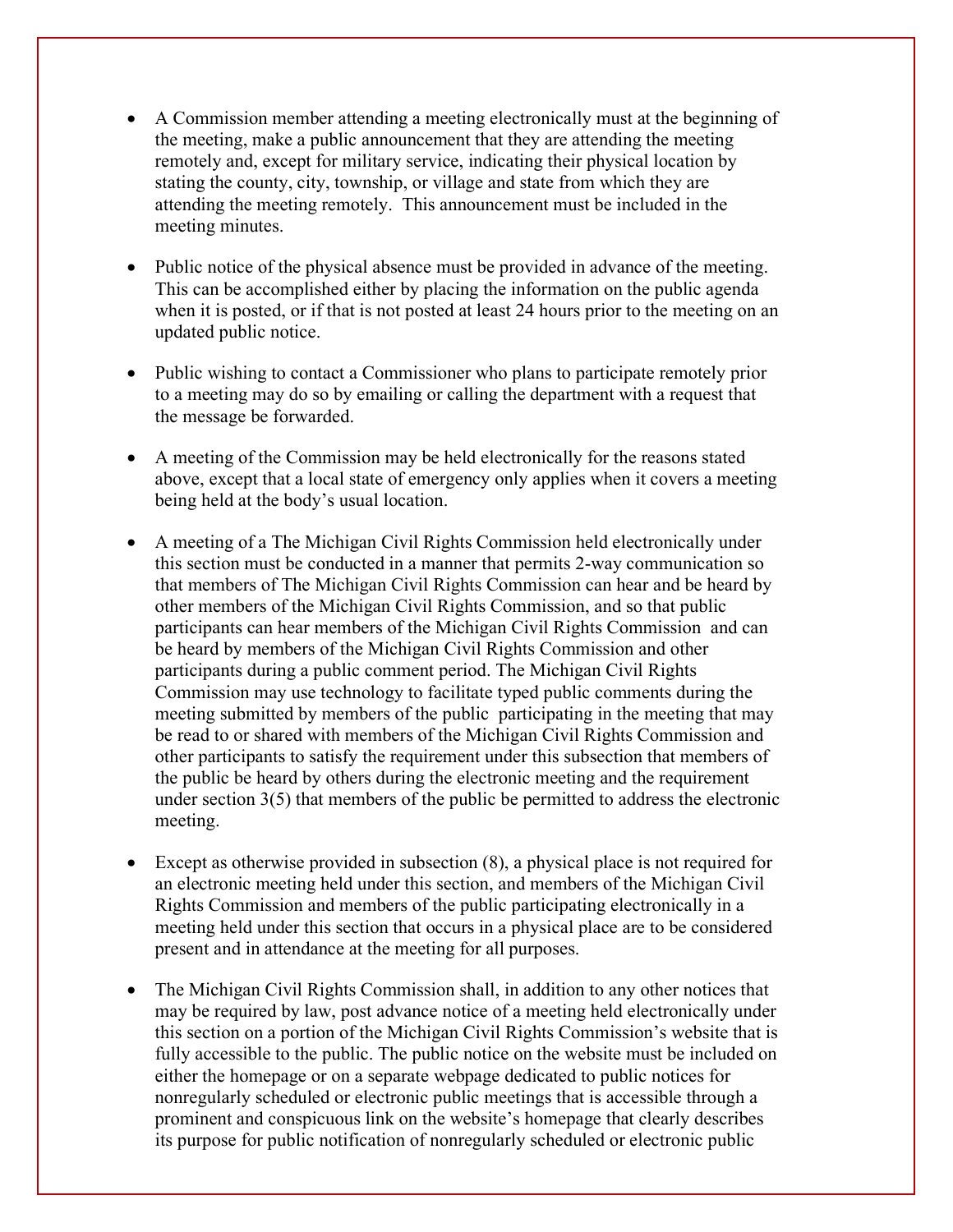meetings. Subject to the requirements of this section, any scheduled meeting of a Michigan Civil Rights Commission may be held as an electronic meeting under this section if a notice consistent with this section is posted at least 18 hours before the meeting begins. Notice of a meeting of the Michigan Civil Rights Commission held electronically must clearly explain all of the following:

(a) Why the Michigan Civil Rights Commission is meeting electronically.

(b) How members of the public may participate in the meeting electronically. If a telephone number, internet address, or both are needed to participate, that information must be provided specifically.

(c) How members of the public may contact members of the Michigan Civil Rights Commission to provide input or ask questions on any business that will come before the Michigan Civil Rights Commission at the meeting.

(d) How persons with disabilities may participate in the meeting.

- The Michigan Civil Rights Commission shall, on a portion of its website that is fully accessible to the public, make the agenda available to the public at least 2 hours before the electronic meeting begins. This publication of the agenda does not prohibit subsequent amendment of the agenda at the meeting.
- The Michigan Civil Rights Commission shall not, as a condition of participating in an electronic meeting of the Michigan Civil Rights Commission held under this section, require a person to register or otherwise provide his or her name or other information or otherwise to fulfill a condition precedent to attendance, other than mechanisms established and required by the Michigan Civil Rights Commission necessary to permit the person to participate in a public comment period of the meeting.
- Members of the general public otherwise participating in a meeting of the Michigan Civil Rights Commission held electronically under this section are to be excluded from participation in a closed session of the Michigan Civil Rights Commission held electronically during that meeting if the closed session is convened and held in compliance with the requirements of this act applicable to a closed session. and

**Be it further resolved,** The Michigan Civil Rights Commission is directed to publicly and electronically post and distribute copies of this resolution widely.



Passed on the 23rd day of November 2020, by the **MICHIGAN CIVIL RIGHTS COMMISSION**

Jeffrey Sakwa, Secretary Ira Combs Zenna Faraj Elhasan Regina Gasco-Bentley Denise Grim Portia Roberson

Stacie Clayton, Chair Laura Reyes Kopack, Vice Chair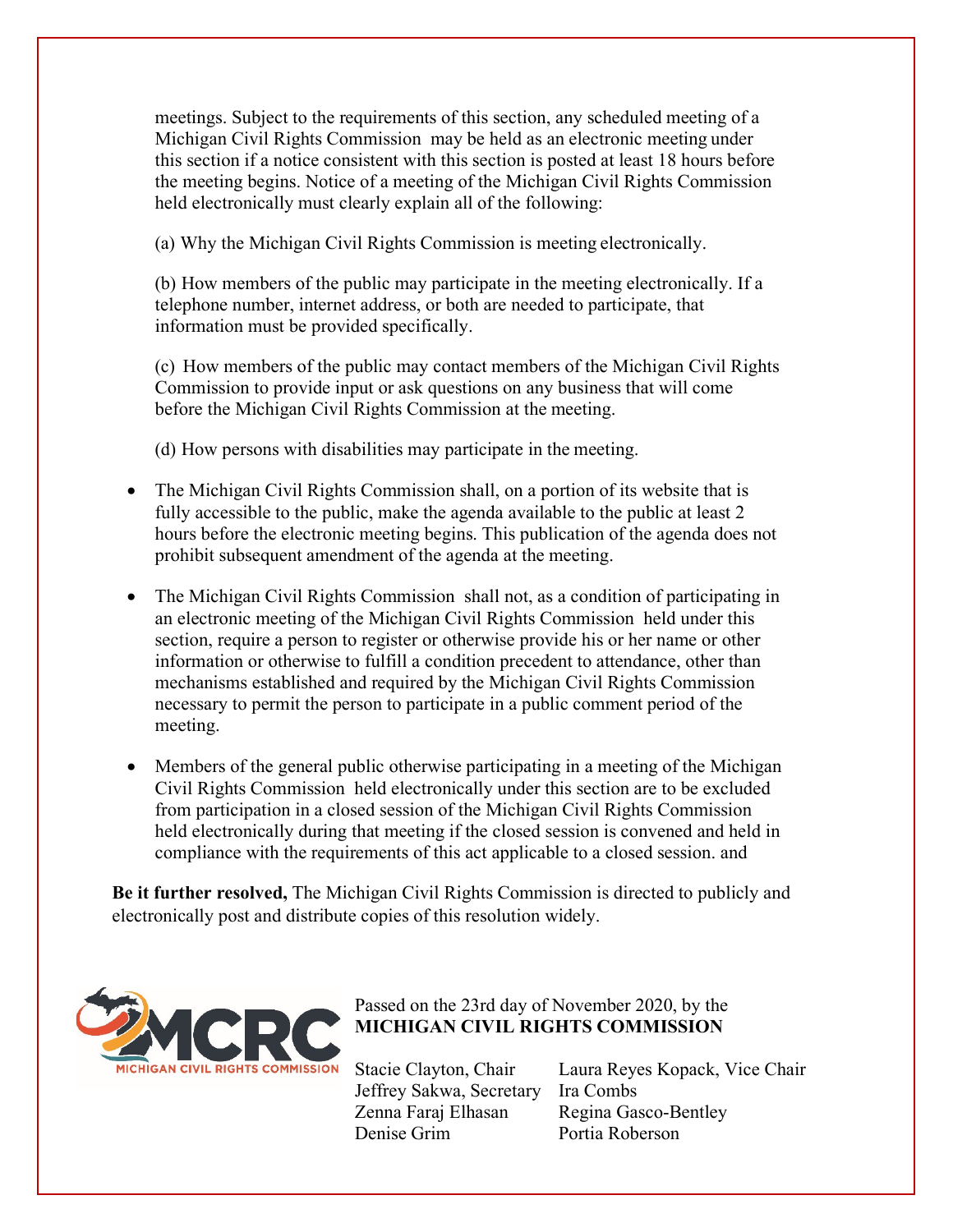Adopted November 23, 2020 (replaces guidelines of May 24, 2015)

# **Michigan Civil Rights Commission**

# *Self-Governance Guidelines for Commission Meetings*

## **GENERAL INFORMATION:**

|                   | All Commission meetings are subject to, and will comply with, the Open Meetings<br>Act.                                                                                                                                                                                                                   |
|-------------------|-----------------------------------------------------------------------------------------------------------------------------------------------------------------------------------------------------------------------------------------------------------------------------------------------------------|
| <b>PROCEDURE:</b> | The following procedure will apply to all meetings of the Commission:                                                                                                                                                                                                                                     |
| Quorum:           | A quorum of the Commission is 5 members.*                                                                                                                                                                                                                                                                 |
|                   | For any matter that is not purely administrative, a motion requires 5 members in<br>support to pass, regardless of the number of members participating.*                                                                                                                                                  |
| Agenda:           | The agenda will be structured with the intent of meetings not exceeding 2.5 hours<br>(the only variable may be the volume of people presenting during the public<br>comment segment).                                                                                                                     |
|                   | Each agenda item will include a targeted time allotment.                                                                                                                                                                                                                                                  |
|                   | Following input if any, from commissioners and/or the executive director, the<br>meeting agenda will be developed by the executive council with the goal of<br>transmitting it, and accompanying materials, to commissioners at least five days in<br>advance of the commission's scheduled meeting date. |
|                   | If due to time constraints or other reasons an agenda item that was specially<br>requested by a Commissioner is not included in the agenda, all commissioners will<br>be informed of that item at the time the agenda is transmitted.                                                                     |
|                   | Within 24 hours of transmittal the agenda will be made publicly available on the<br>Commission's web site.                                                                                                                                                                                                |
|                   | After transmission of the agenda, any requested additions or deletions must be<br>made by motion and a majority vote of the Commission prior to the meeting<br>agenda being adopted.                                                                                                                      |
|                   | A Commissioner seeking to add or remove an item from the agenda shall, when<br>possible, inform the Chair and other Commissioners prior to the meeting, and<br>provide accompanying materials if any.                                                                                                     |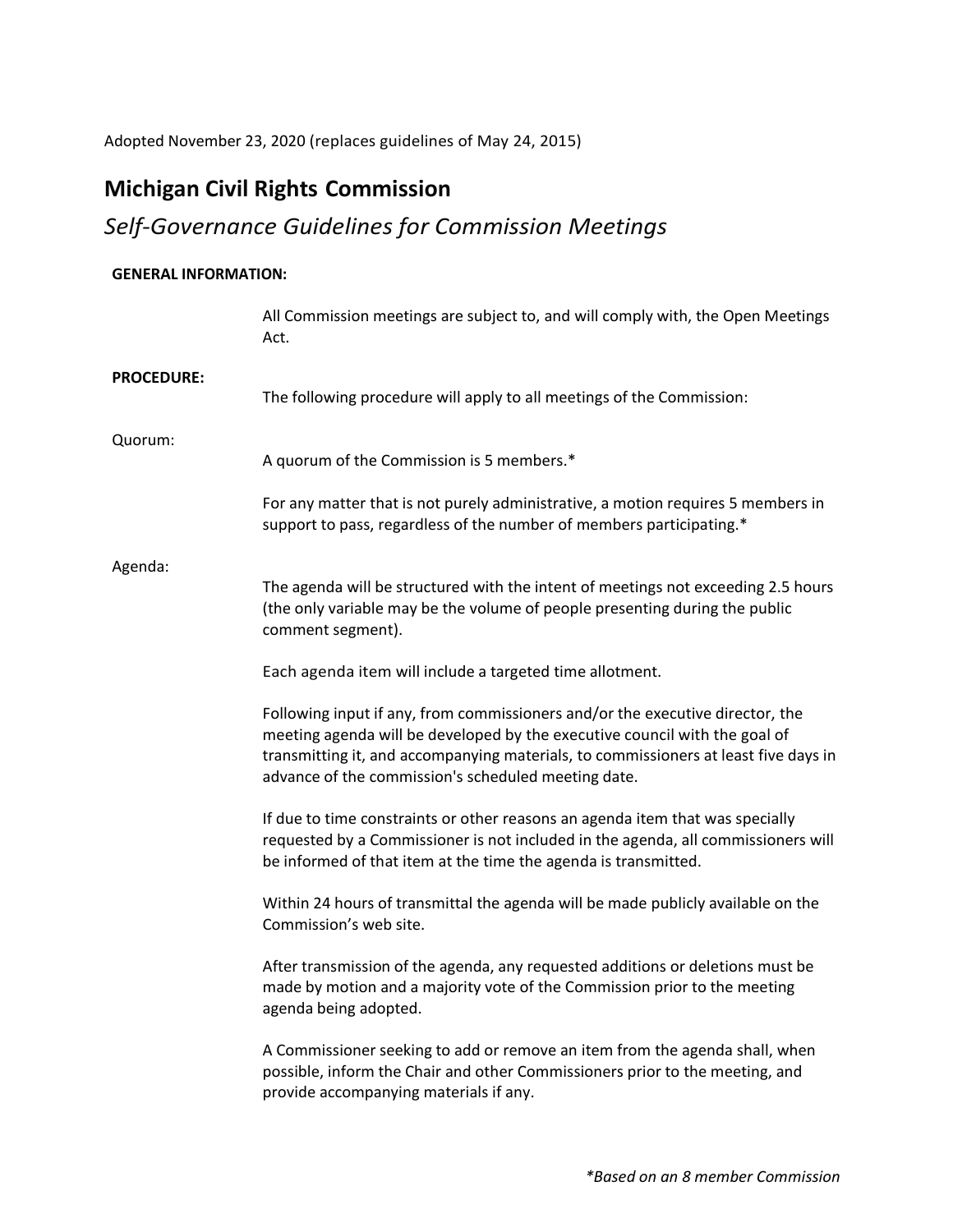Electronic attendance/voting:

Through December 31, 2021 individual members of the Commission may participate, count towards quorum, and vote electronically if required to do so due to;

- military duty.
- a medical condition (defined as an illness, injury, disability, or other healthrelated condition.) This includes an immune deficiency such that attending in person would risk their personal health.
- the absent member resides in an area under a local state of emergency or state of disaster declared by a local official or governing body and would risk the personal health or safety of members of the public or the public body if they attended in person.

A Commission member attending a meeting electronically must at the beginning of the meeting, make a public announcement that they are attending the meeting remotely and, except for military service, indicating their physical location by stating the county, city, township, or village and state from which they are attending the meeting remotely. This announcement must be included in the meeting minutes.

Public notice of the physical absence must be provided in advance of the meeting. This can be accomplished either by placing the information on the public agenda when it is posted, or if that is not posted at least 24 hours prior to the meeting on an updated public notice.

Public wishing to contact a Commissioner who plans to participate remotely prior to a meeting may do so by emailing or calling the department with a request that the message be forwarded.

### Electronic meetings:

Through December 31, 2021 a meeting of the Commission may be held electronically for the reasons stated above, except that a local state of emergency only applies when it covers a meeting being held at the body's usual location.

An electronic meeting is not required to also have a physical location.

Two-way communications for an electronic meeting must provide both communication between members and means for public comment to take place.

If a meeting is to be held electronically the notice of the meeting must clearly state:

• Why the meeting is to be conducted electronically.